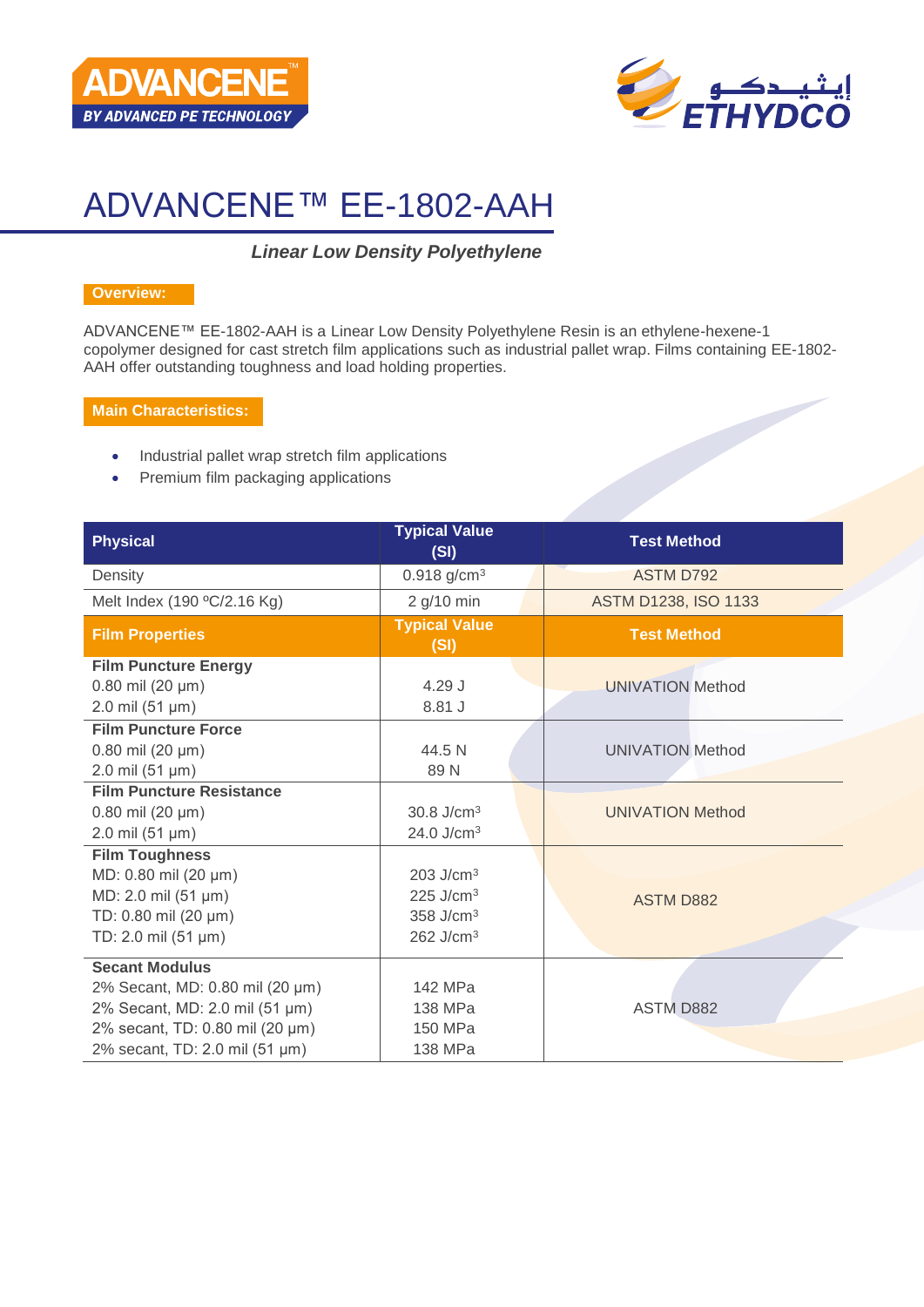

| <b>Tensile Strength</b>            |                      |                           |
|------------------------------------|----------------------|---------------------------|
| MD: Yield, 0.80 mil (20 µm)        | 10.6 MPa             |                           |
| MD: Yield, 2.0 mil (51 µm)         | 9.8 MPa              |                           |
| TD: Yield, 0.80 mil (20 µm)        | 11.3 MPa             |                           |
| TD: Yield, 2.0 mil (51 µm)         | 10.3 MPa             | <b>ASTM D882</b>          |
| MD: Break, 0.80 mil (20 µm)        | 55.7 MPa             |                           |
| MD: Break, 2.0 mil (51 µm)         | 38.4 MPa             |                           |
| TD: Break, 0.80 mil (20 µm)        | 47.2 MPa             |                           |
| TD: Break, 2.0 mil (51 µm)         | 37.5 MPa             |                           |
| <b>Tensile Elongation</b>          |                      |                           |
| MD: Break, 0.80 mil (20 µm)        | 480 %                |                           |
| MD: Break, 2.0 mil (51 µm)         | 700 %                | <b>ASTM D882</b>          |
| TD: Break, 0.80 mil (20 µm)        | 890 %                |                           |
| TD: Break, 2.0 mil (51 µm)         | 800 %                |                           |
| <b>Dart Drop Impact</b>            |                      | ASTM D1709A               |
| $0.80$ mil (20 µm)                 | 130 <sub>g</sub>     | ASTM D1709B               |
| $0.80$ mil (20 µm)                 | < 100 g              | ASTM D1709A               |
| $2.0$ mil (51 µm)                  | 330 g                | ASTM D1709B               |
| $2.0$ mil (51 µm)                  | 210g                 |                           |
| <b>Elmendorf Tear Strength</b>     |                      |                           |
| MD: 0.80 mil (20 µm)               | 220 <sub>g</sub>     | <b>ASTM D19221</b>        |
| MD: 2.0 mil (51 µm)                | 790 g                |                           |
| TD: 0.80 mil (20 µm)               | 640 g                |                           |
| TD: 2.0 mil (51 µm)                | 1100 g               |                           |
| <b>Ultimate Stretch</b>            |                      |                           |
| $0.8$ mil (20 $\mu$ m)             | 300 %                |                           |
| $2.0$ mil (51 µm)                  | 470 %                | <b>UNIVATION Method 2</b> |
| <b>Ultimate Stretch</b>            |                      |                           |
| $0.8$ mil (20 µm)                  | 220 g                |                           |
| $2.0$ mil (51 µm)                  | 310 g                |                           |
|                                    | <b>Typical Value</b> | <b>Test Method</b>        |
| <b>Thermal</b>                     | (SI)                 |                           |
| <b>Vicat Softening Temperature</b> | 98.9 °C              | <b>ASTM D1525</b>         |
| Melting Temperature (DSC)          | 123 °C               | <b>UNIVATION Method</b>   |
| <b>Optical</b>                     | <b>Typical Value</b> | <b>Test Method</b>        |
|                                    | (SI)                 |                           |
| Gloss                              |                      |                           |
| 20°, 0.8 mil (20 µm)               | 157                  |                           |
| $20^{\circ}$ , 2.0 mil (51 µm)     | 149                  |                           |
| 45°, 0.8 mil (20 µm)               | 95                   | ASTM D2457                |
|                                    |                      |                           |
| 45°, 2.0 mil (51 µm)               | 91                   |                           |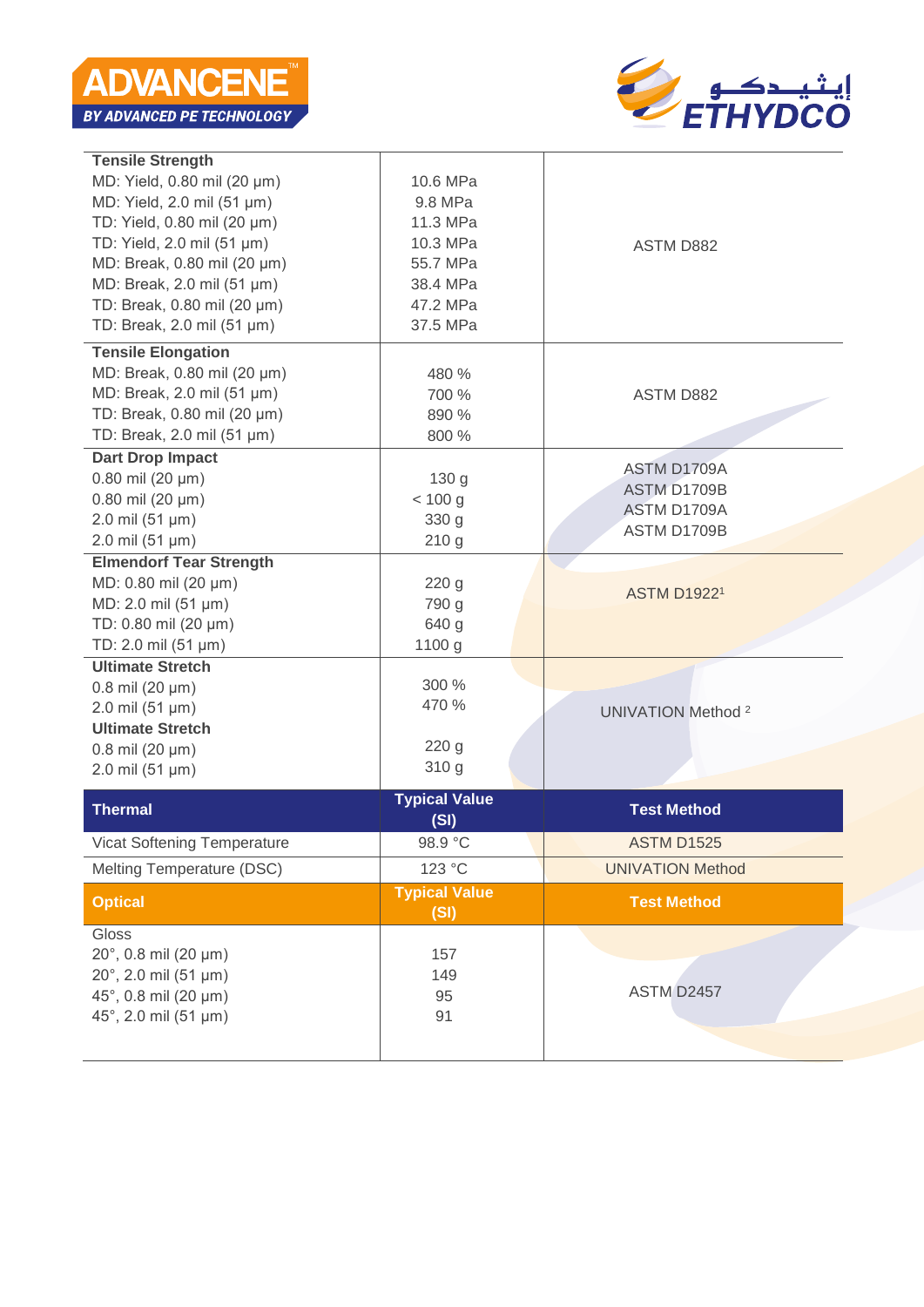



| Haze                   |         |                   |
|------------------------|---------|-------------------|
| $0.8$ mil (20 $\mu$ m) | 1.0%    | <b>ASTM D1003</b> |
| 2.0 mil $(51 \mu m)$   | $3.0\%$ |                   |
| <b>Extrusion</b>       |         |                   |
| Melt Temperature       | 274 °C  |                   |

## **Extrusion Notes**

Fabrication Conditions for Cast Film:

- Egan/ Davis-Standard 5-layer cast line
- Melt Temperature: 525°F (274°C)
- Chill Roll (primary/ secondary) Temperature: 70°F (21°C)
- Line Speed: 600 fpm (183 m/Min) for 0.8 mil; 200 fpm (61 m/min) for 2.0 mil
- Output: 401 lb/hr (180 kg/hr) for 0.8 mil; 340 lb/hr (150 kg/hr) for 2.0 mil
- Die width: 36 in (914 mm)
- Die Gap: 25 mil (0.65 mm)
- Air gap: 3 in (76 mm)

#### **Notes**

These are typical properties only and are not to be construed as specifications. Users should confirm results by their own tests. 1 Method B

2 On-Pallet Testing; Highlight Industries Inc. test method.

#### **Availability:**

This product is supplied in 25 kg bags in secured pallets of 60 bags (1.500 MT net).

It is also supplied in jumbo bags of 1000 kg capacity.

#### **Storage:**

The product should be stored in dry conditions at temperatures below 50°C and protected from UV-light. Improper storage can initiate degradation, which results in odour generation and colour changes and can have negative effects on the physical properties of this product.

More information on storage can be found in Safety Information Sheet for this product.

#### **Safety:**

The product is not classified as a hazardous mixture.

Dust and fines from the product carry a risk of dust explosion. All equipment should be properly earthed. Inhalation of dust should be avoided as it may cause irritation of the respiratory system. Small amounts of fumes are generated during processing of the product. Proper ventilation is therefore required.

A Safety Information Sheet is available on request. Please contact your ETHYDCO representative for more details on various aspects of safety, recovery and disposal of the product.